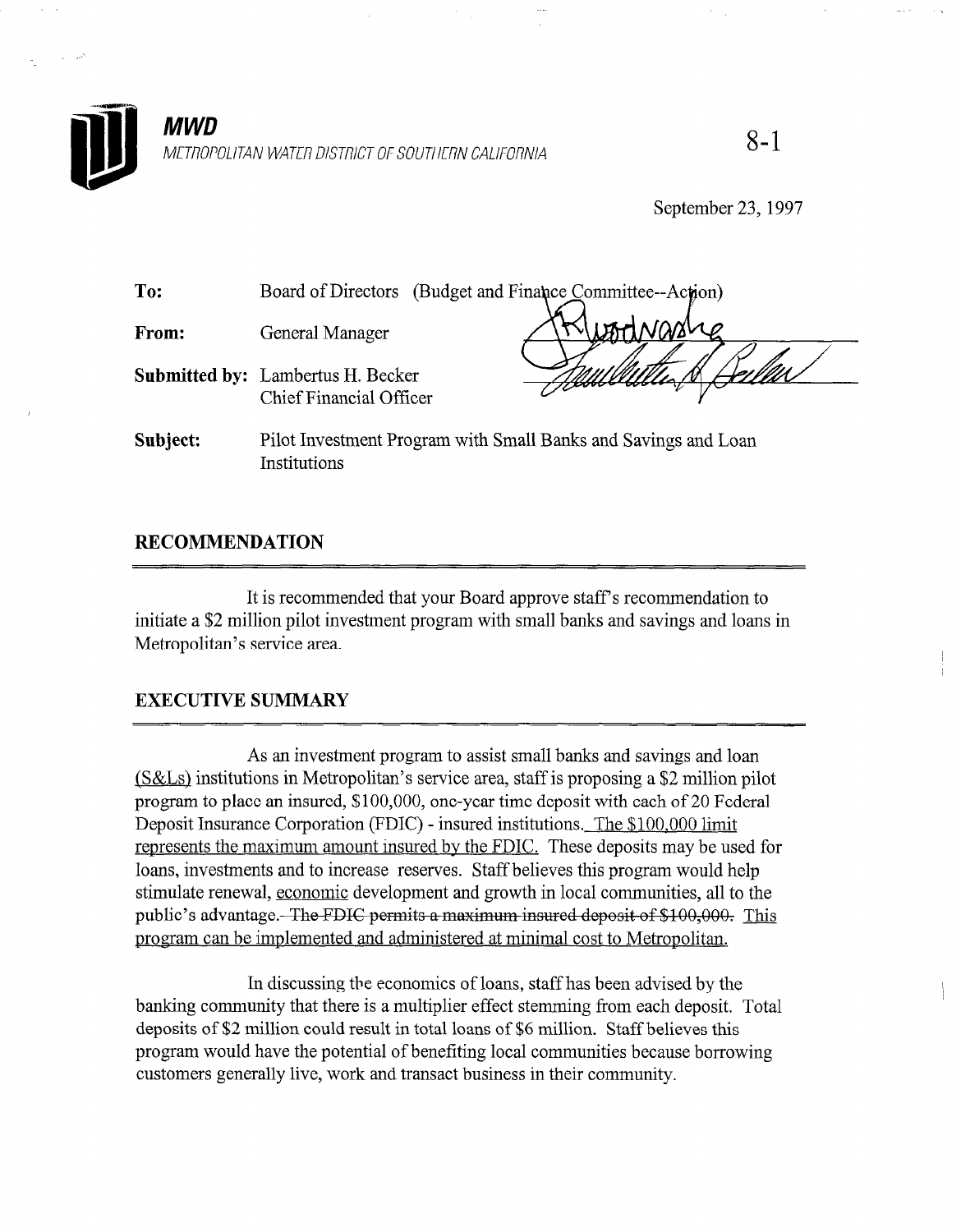$\tau_{\rm c}$ 

In order to be eligible to participate in this program, institutions must have deposits of \$150 million or less and be located in Metropolitan's service area. Selection of institutions responding to a Request for Proposal will be done on a competitive interest- time deposit rate basis.

## DETAILED REPORT

### PILOT PROGRAM

As an investment program to assist small banks and savings and loan institutions in Metropolitan's service area, staff is proposing a pilot program to place an FDIC - insured, \$100,000, one-year time deposit with each of 20 institutions. This would provide \$2 million in additional funds to these institutions to enhance their lending operations. Metropolitan's investment program may also encourage other governmental entities to establish similar programs.

In discussing the economics of loans, staff has been advised by the banking community that there is a multiplier effect stemming from each deposit. Depending on banking policies in effect, 80 to 90 percent of customer deposits may be loaned. The multiplier effect comes into play when customers deposit borrowed money which in turn can be loaned out again at the 80 to 90 percent level. The banking which in turn can be found out again at the  $\frac{1}{20}$  before never, and banking community indicates that this cycle of deposits, ioans, and redeposits commutes six to seven times. Total deposits of \$2 million could result in total loans of \$6 million as shown in the table below.

|                | Deposits/        |             |                  |
|----------------|------------------|-------------|------------------|
| Cycle          | Recieposits      | Loan Factor | Loans            |
|                | (\$ in Millions) | (Percent)   | (\$ in Millions) |
|                | 2.000<br>S       | 80          | \$<br>1.600      |
| $\overline{2}$ | 1.600            | 80          | 1.280            |
| 3              | 1.280            | 80          | 1.024            |
| 4              | 1.024            | 80          | .819             |
| 5              | .819             | 80          | .655             |
| h              | .655             | 80          | .524             |
| 7              | .524             | 80          | .419             |
|                |                  | Total       | \$<br>6.321      |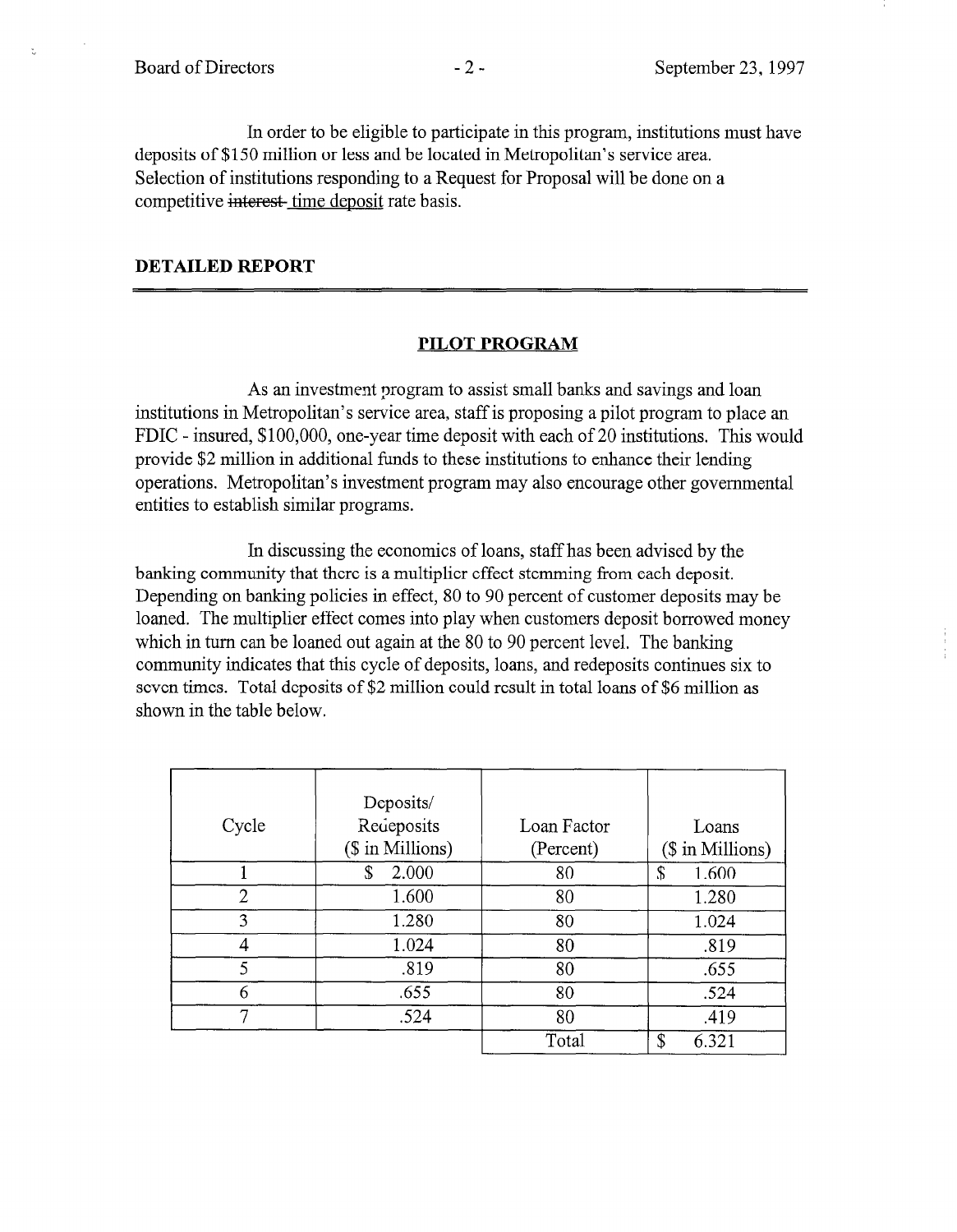ų.

The funds could remain in the same institution or flow to other institutions in Metropolitan's service area, or flow outside the service area. Staff believes that deposits in small banks and savings and loans would have the potential of benefiting local communities because borrowing customers generally live, work and transact business in their communities.

## COSTS OF PILOT PROGRAM

Staff costs to implement and administer the pilot program range from \$1,800 to \$2,700. These costs are minimal and represent approximately 1 to 1  $1/2$  basis points of the total investment of \$2 million. In addition, it does not appear that any significant earnings would be lost by investing in these one-year time deposits versus alternative investments. The earnings rate of alternative investments such as negotiable certificates of denosit. federal agencies and corporate bonds currentlv range from 5.75 percent to 5.95 percent. A survey of 12 institutions eligible for the pilot program indicates that the highest rates for a one-vear time denosit range from 5.75 to 6.06 percent. This survey indicates that Metropolitan should be able to obtain time deposit rates comparable to earnings rates of alternative investments.

#### BACKGROUND

The Pilot Program was developed to increase Metropolitan investments in inc i not i regiam was developed <u>to increase wedepotitan investments in</u> is service area and in response to past inquiries by small financial institutions it investments, i.e., purchasing an ownership interest in small financial institutions. Because of restrictions in the California Constitution, Government Code, Metropolitan is precluded from making equity investments in any entity. Such investments are attractive to banks and savings and loans because the monies may be utilized for any purpose, such as purchasing buildings and equipment, increasing working capital, building reserves, tending to customers, etc. While equity investments are not permitted, investments in time deposits in banks and savings and loan institutions are permitted by the California Government Code. The deposits may be used for loans, investments, and to increase reserves. Loans resulting from these deposits would help stimulate renewal, development and growth, all to the public's advantage.

To the extent a deposit is insured, the Government Code permits the Treasurer to waive collateral requirements. The requirement to collateralize public agency deposits often limits an institution's ability to make loans because collateral in excess of the value of the deposit must be purchased. Time deposits may be made up to five years per the Government Code. Metropolitan's internal investment policy limits these investments to a maximum maturity of one year. In order to waive collateral requirements, the Government Code specifies that deposits must be covered by insurance and that a contract must be entered into with each depository, stating, among other things,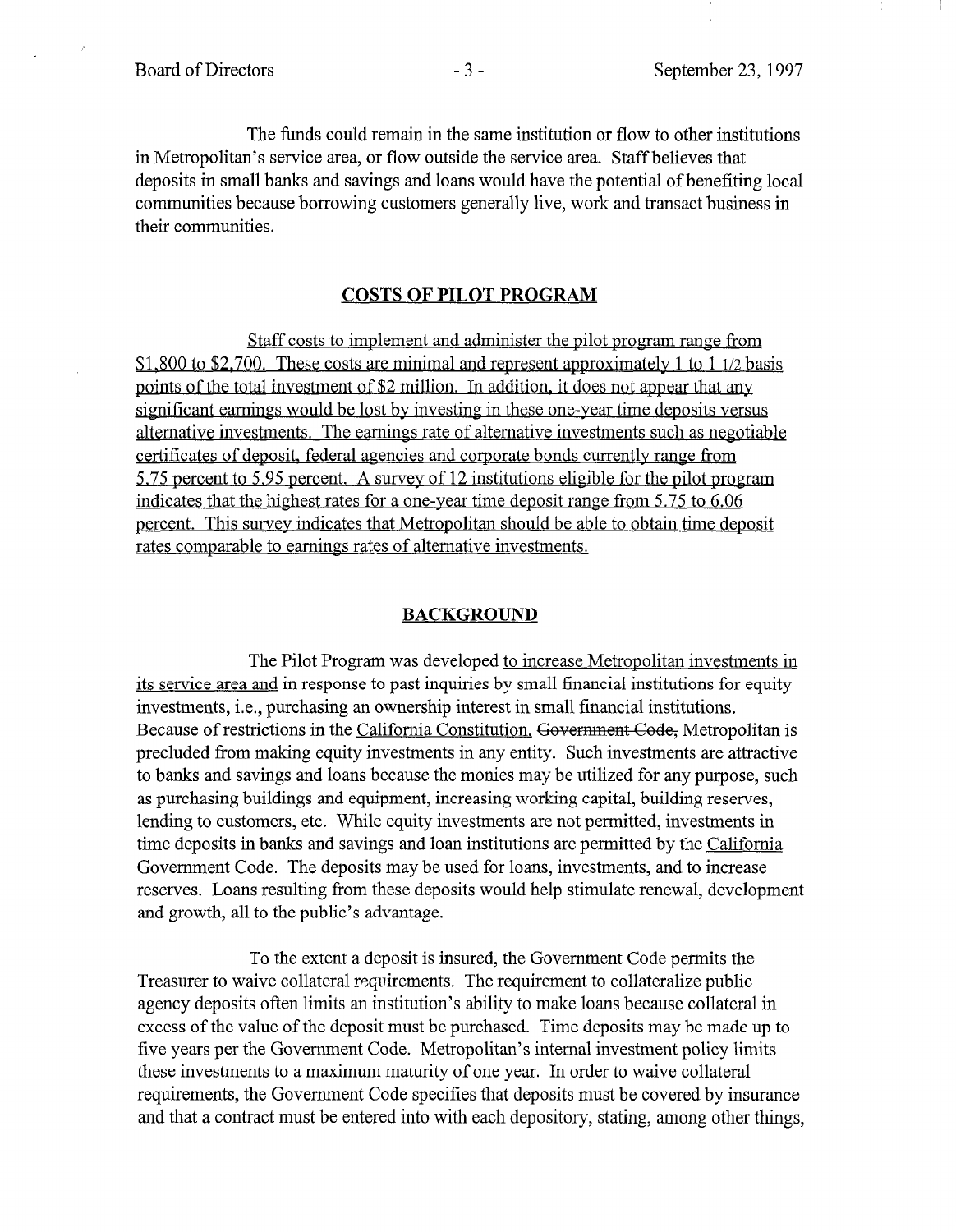$\mathbf{r} = \mathbf{r}$ 

that interest is (i) computed on the average daily balance of the deposit, (ii) paid monthly and (iii) computed on a 360 day basis.

# PILOT PROGRAM ELIGIBILITY

To be eligible for this program, banks and savings and loans must meet the following criteria:

- Be located in Metropolitan's six county service area.
- Have deposits of \$150,000,000 or less.
- Be insured by the Federal Deposit Insurance Corporation.
- Must respond to Metropolitan's Request for Proposal within four weeks with a competitive one-year time deposit rate.

Banks and S&Ls savings and loans (S&Ls) which have deposits of \$150 million or less have been identified by county within Metropolitan's service area as follows:

| County         | Total<br>Banks/S&Ls | % of Total |
|----------------|---------------------|------------|
| Los Angeles    | 75                  | 52         |
| Orange         | 22                  | 16         |
| Riverside      | 8                   |            |
| San Bernardino | 12                  | 8          |
| San Diego      | 19                  | 13         |
| Ventura        |                     | 5          |
|                |                     |            |
| Total          | 143                 | $100\%$    |

Source: Sheshunoff Information Services, Inc. as of 3/97.